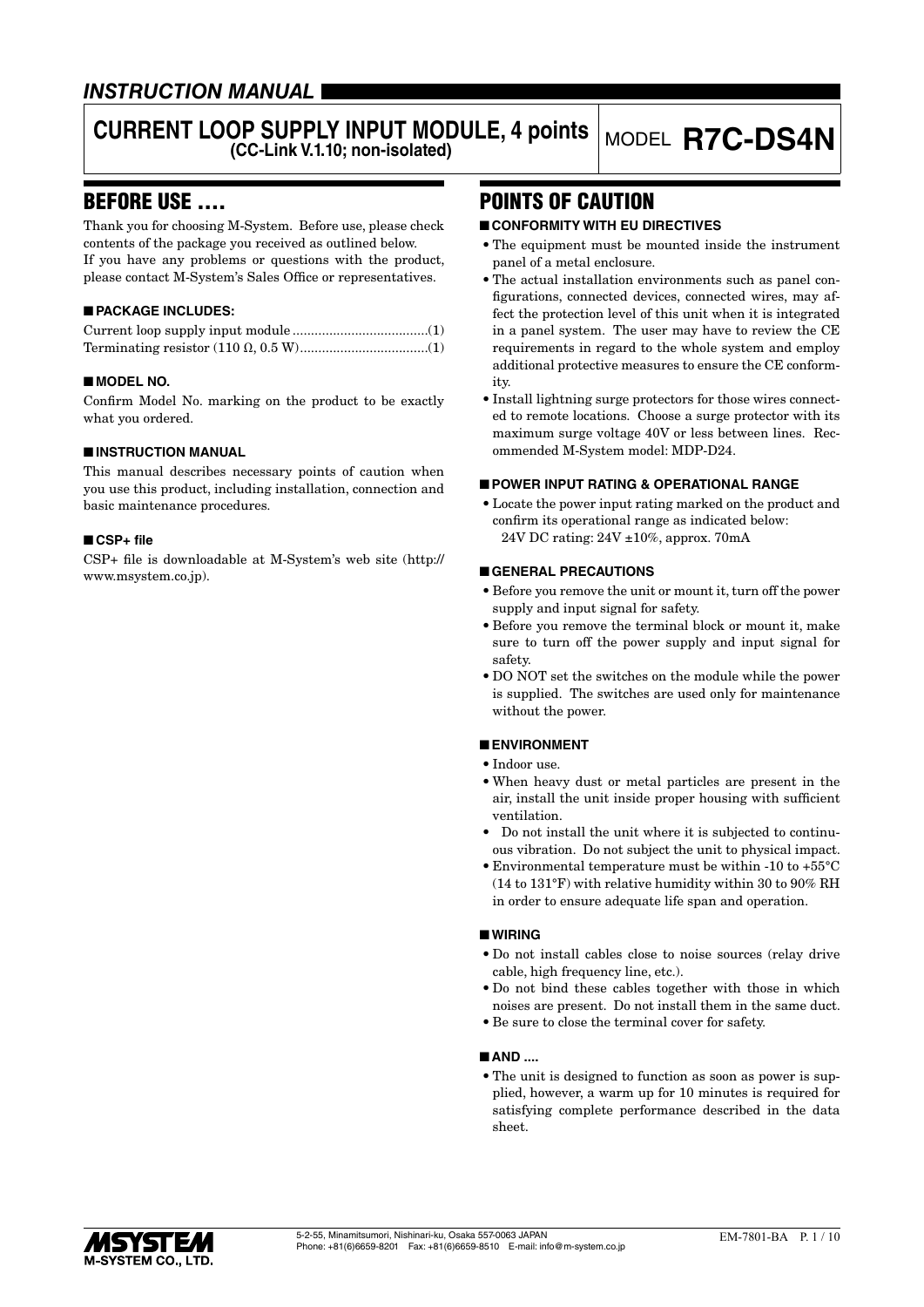# COMPONENT IDENTIFICATION



- (B) Station Address Setting Rotary SW
- (C) Baud Rate Setting Rotary SW
- (D) Operating Mode Setting DIP SW (SW1)
- (E) PC Configurator Jack
- (F) CC-Link, Power Supply Terminals
- (G) Input Terminals

\*1. Refer to 'Status Indicator LED' section for detailed information.

### ■ **STATUS INDICATOR LED**

| ID         |              | COLOR FUNCTION                                            |
|------------|--------------|-----------------------------------------------------------|
| <b>PWR</b> | Red          | Turns on when the internal 5V is sup-<br>plied normally.  |
| <b>RUN</b> | Red          | Turns on when the refresh data is re-<br>ceived normally. |
| ERR        | Red          | Turns on when the received data is<br>abnormal.           |
| SD         | Red          | Turns on when the module is transmit-<br>ting.            |
| RD.        | $_{\rm Red}$ | Turns on when the module is receiving.                    |

#### ■ **STATION ADDRESS**

Station Address is selected between 1 and 64 in decimal. The left switch determines the tenth place digit, while the right switch does the ones place digit of the address.



#### ■ **BAUD RATE**

ო  $\sigma$ 

Baud Rate is selected with the rotary switch.



- Baud Rate Setting

#### ■ **OPERATING MODE**

(\*) Factory setting

**• Extension: SW1-1, 1-2**

|     | $SW1-1$ SW1-2 | <b>EXTENSION</b>                |
|-----|---------------|---------------------------------|
| OFF | OFF           | No extension $(*)$              |
| OΝ  | OFF           | Discrete input, 8 or 16 points  |
| OFF | ON            | Discrete output, 8 or 16 points |

#### **• Conversion Rate / Accuracy: SW1-3, 1-4**

|     | SW1-3   SW1-4 | <b>CONVERSION RATE / ACCURACY</b> |
|-----|---------------|-----------------------------------|
| OFF | OFF           | 80 msec. $/ \pm 0.1\%$ (*)        |
| ON  | OFF           | 40 msec. $/ \pm 0.2\%$            |
| OFF | ON            | 20 msec. $/ \pm 0.4\%$            |
| OΝ  | ON            | 10 msec. $/ \pm 0.8\%$            |

#### ■ **POWER SUPPLY, CC-LINK TERMINAL ASSIGNMENT**



| NO.            | ID          | FUNCTION, NOTES      |
|----------------|-------------|----------------------|
|                | DB          | White                |
| $\overline{2}$ | SLD         | Shield               |
| 3              | FG          | FG                   |
| 4              | DA          | Blue                 |
| 5              | $_{\rm DG}$ | Yellow               |
| 6              | $+24V$      | Power input (24V DC) |
| Η,             | ۵V          | Power input (0V)     |

#### ■ **INPUT TERMINAL ASSIGNMENT**

|  |          |        | $\overline{10}$<br>c | 3 |   |    |   | 15 |   | 6  |              |    |   | 18 |  |
|--|----------|--------|----------------------|---|---|----|---|----|---|----|--------------|----|---|----|--|
|  |          |        |                      | ы |   |    |   |    | o |    |              | ں، |   |    |  |
|  | $\Omega$ | o<br>o |                      |   | с |    | 6 |    |   |    | $\circ$<br>o |    | 9 |    |  |
|  |          |        | ,                    |   |   | ገሉ |   | ◠  |   | OМ |              |    |   |    |  |

| NO.          | ID                  | <b>FUNCTION</b>                          | NO. | ID                    | <b>FUNCTION</b>                                            |
|--------------|---------------------|------------------------------------------|-----|-----------------------|------------------------------------------------------------|
| 1            | <b>SNSR</b><br>EXC- | Exc. supply -                            | 10  | <b>SNSR</b><br>$EXC+$ | Exc. supply $+$                                            |
| $\mathbf{2}$ | L0                  | Supply for<br>2-wire transmitter $+0$    | 11  | T <sub>0</sub>        | Supply for<br>2-wire transmitter -0/<br>Current input $+0$ |
| 3            |                     | $COM$   Common                           | 12  | NC                    | Unused                                                     |
| 4            | L1                  | Supply for<br>$2$ -wire transmitter $+1$ | 13  | I1                    | Supply for<br>2-wire transmitter -1/<br>Current input $+1$ |
| 5            | COM                 | Common                                   | 14  | NC                    | Unused                                                     |
| 6            | L <sub>2</sub>      | Supply for<br>2-wire transmitter $+2$    | 15  | I <sub>2</sub>        | Supply for<br>2-wire transmitter -2/<br>Current input $+2$ |
| 7            | COM                 | Common                                   | 16  | NC                    | Unused                                                     |
| 8            | L <sub>3</sub>      | Supply for<br>2-wire transmitter +3      | 17  | <b>I3</b>             | Supply for<br>2-wire transmitter -3/<br>Current input $+3$ |
| 9            |                     | COM Common                               | 18  | NC                    | Unused                                                     |

### ■ **EXTENSION MODULE**

Combinations with all extension modules are selectable.

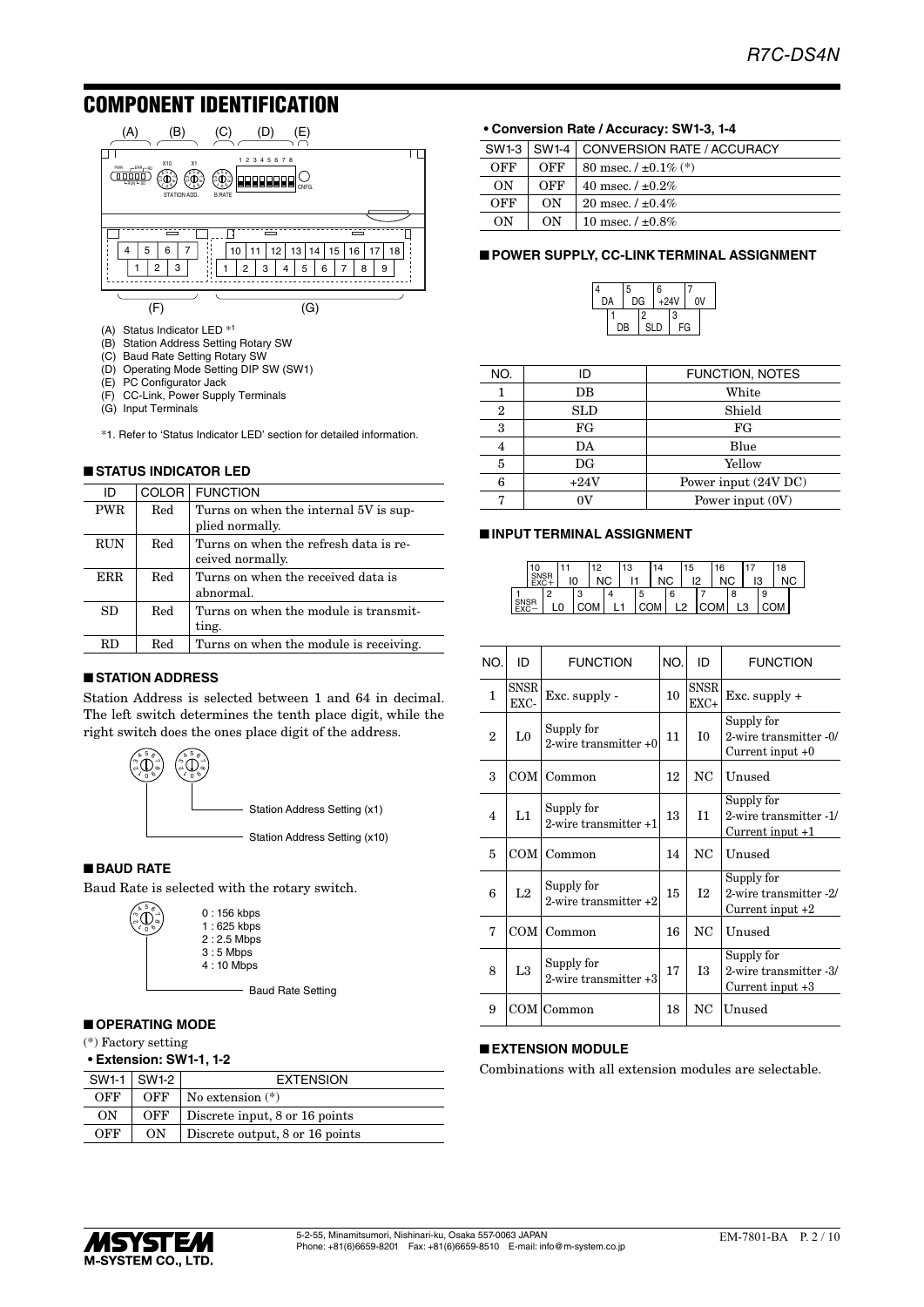#### INDICATOR LED ■ **STATUS INDICATOR LED**

| <b>SIAIUS INDICAIOR LED</b> |            |            |            |            |                                                                                      |
|-----------------------------|------------|------------|------------|------------|--------------------------------------------------------------------------------------|
| <b>PWR</b>                  | <b>RUN</b> | <b>ERR</b> | $SD *1$    | <b>RD</b>  | STATUS <sup>*2</sup>                                                                 |
| 0N                          | <b>ON</b>  | BL         | BL         | ON         | Communicates normally with occasional CRC errors due to noise interference.          |
| <b>ON</b>                   | <b>ON</b>  | BL         | BL         | <b>ON</b>  | Communicates normally but the Baud Rate and/or Station Address switches failed.      |
|                             |            |            |            |            | ERR LED blinks approximately in 0.5 seconds intervals.                               |
| <b>ON</b>                   | <b>ON</b>  | BL         | BL         | <b>OFF</b> | ----                                                                                 |
| <b>ON</b>                   | <b>ON</b>  | BL         | <b>OFF</b> | <b>ON</b>  | CRC error detected in the received data. Unable to respond.                          |
| <b>ON</b>                   | <b>ON</b>  | BL         | <b>OFF</b> | <b>OFF</b> | $---$                                                                                |
| <b>ON</b>                   | <b>ON</b>  | <b>OFF</b> | BL         | <b>ON</b>  | Normal communication                                                                 |
| <b>ON</b>                   | <b>ON</b>  | <b>OFF</b> | BL         | <b>OFF</b> |                                                                                      |
| <b>ON</b>                   | <b>ON</b>  | <b>OFF</b> | OFF        | ON         | Unable to receive data addressed to the station.                                     |
| <b>ON</b>                   | 0N         | <b>OFF</b> | <b>OFF</b> | <b>OFF</b> | ----                                                                                 |
| <b>ON</b>                   | <b>OFF</b> | BL         | BL         | <b>ON</b>  | Polling response is made but CRC error is detected in received refresh data.         |
| 0N                          | <b>OFF</b> | BL         | BL         | <b>OFF</b> | ----                                                                                 |
| 0N                          | <b>OFF</b> | BL         | <b>OFF</b> | <b>ON</b>  | CRC error detected in the data addressed to the station.                             |
| <b>ON</b>                   | <b>OFF</b> | BL         | <b>OFF</b> | <b>OFF</b> | ----                                                                                 |
| <b>ON</b>                   | <b>OFF</b> | OFF        | BL         | <b>ON</b>  | Link is not started.                                                                 |
| <b>ON</b>                   | <b>OFF</b> | <b>OFF</b> | BL         | OFF        | ----                                                                                 |
| <b>ON</b>                   | <b>OFF</b> | OFF        | <b>OFF</b> | <b>ON</b>  | No data addressed to the station. Or unable to receive data addressed to the station |
|                             |            |            |            |            | due to noise interference. (Missing parts of the data sent from the master)          |
| <b>ON</b>                   | <b>OFF</b> | OFF        | <b>OFF</b> | <b>OFF</b> | Unable to receive data due to wire breakdown                                         |
| 0N                          | <b>OFF</b> | <b>ON</b>  | <b>OFF</b> | ON/OFF     | Faulty Baud Rate and/or Station Address setting                                      |
| <b>OFF</b>                  | <b>OFF</b> | <b>OFF</b> | <b>OFF</b> | <b>OFF</b> | Power input removed or power supply failure.                                         |

 $OFF = OFF$ ,  $ON = ON$ ,  $BL = Blinking$ 

\*1. SD LED which is blinking may appear to be ON with high baud rate especially when fewer modules are connected.

\*2. LED combinations indicated with "----" do not occur in normal operation unless LED failure or the like occurs.

# PC CONFIGURATOR

The following parameter items can be set with using PC Configurator Software (model: R7CON). Refer to the users manual for the R7CON for detailed operation of the software program.

#### ■ **INTERFACE SETTING**

| ____________________________ |                       |                 |
|------------------------------|-----------------------|-----------------|
| <b>PARAMETER</b>             | <b>SETTING RANGE</b>  | DEFAULT SETTING |
| Communication Timeout        | $0.0 - 3276.7$ (sec.) | $3.0$ (sec.)    |

#### ■ **CHANNEL INDIVIDUAL SETTING**

| PARAMETER  | SETTING RANGE          | DEFAULT SETTING |
|------------|------------------------|-----------------|
| Zero scale | $-32000$ to $+32000$   |                 |
| Full scale | $-32000$ to $+32000$   | 10000           |
| Bias       | $-320.00$ to $+320.00$ | 0.00            |
| Gain       | $-3.2000$ to $+3.2000$ | 1.0000          |

#### ■ **EXTENSION MODULE SETTING**

| <b>PARAMETER</b>  | <b>SETTING RANGE</b> | DEFAULT SETTING |
|-------------------|----------------------|-----------------|
| Output Hold/Clear | Output Hold          | Output Hold     |
|                   | Output Clear         |                 |

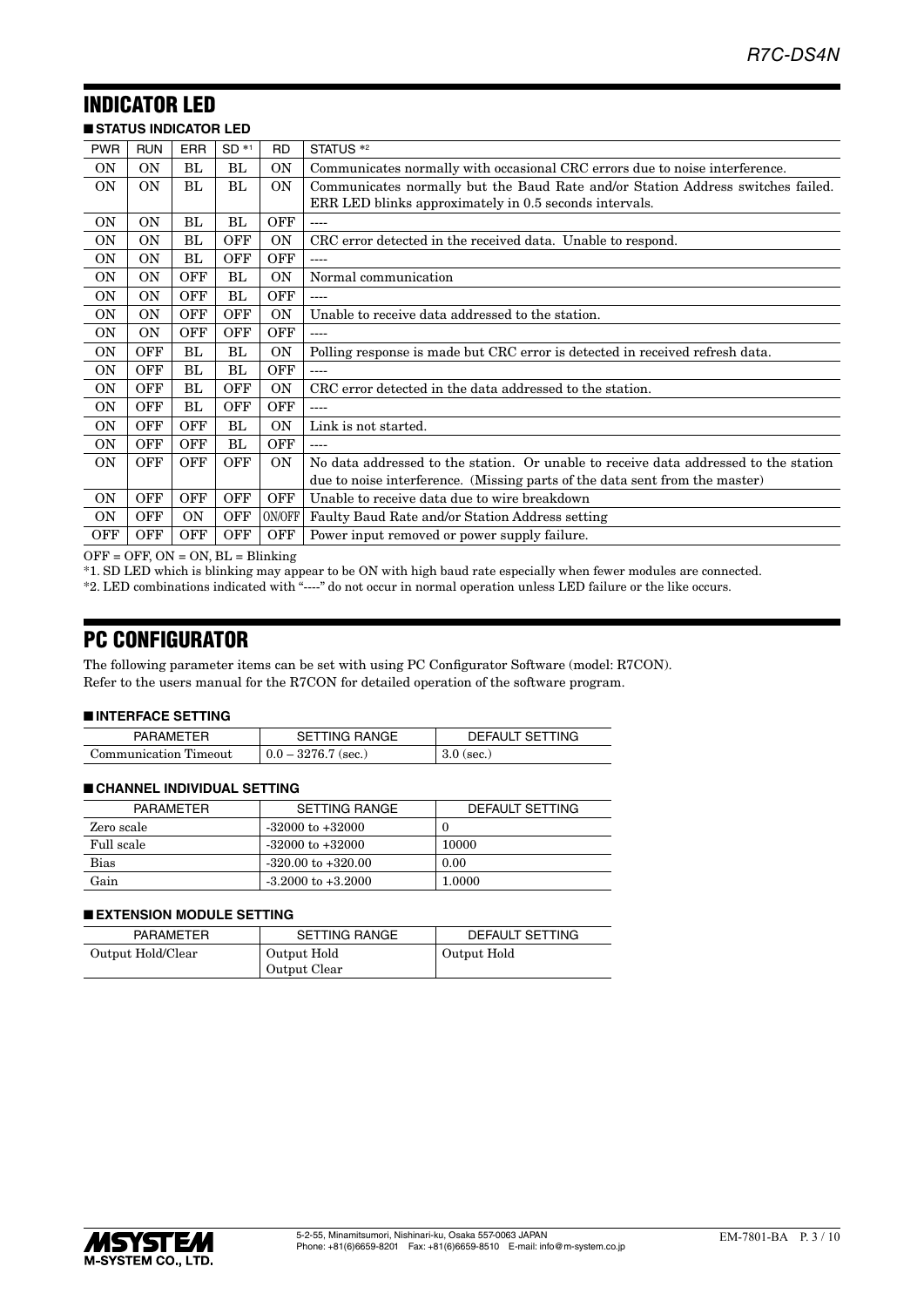# TERMINAL CONNECTIONS

Connect the unit as in the diagram below.

#### ■ **EXTERNAL DIMENSIONS unit: mm (inch)**



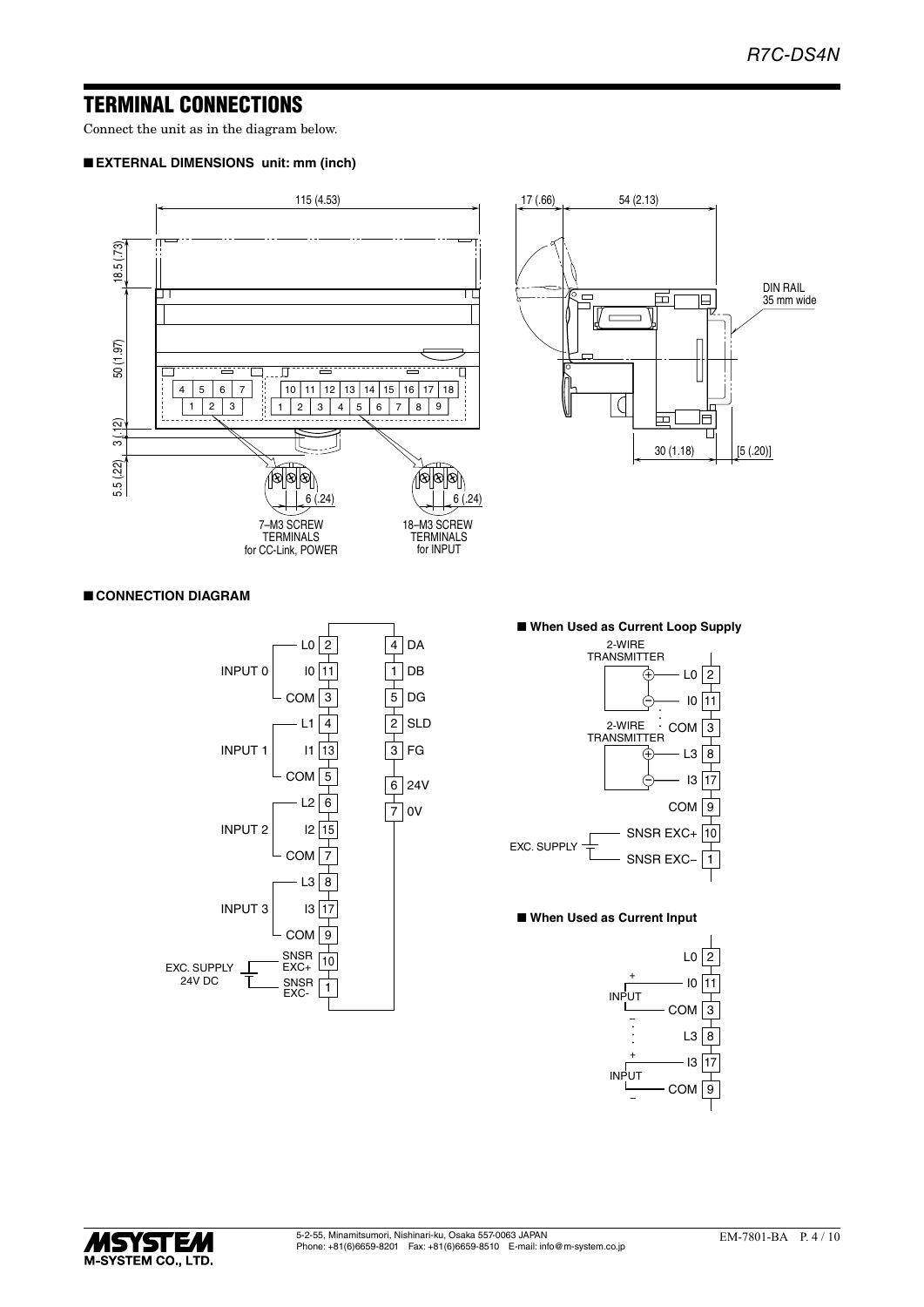# COMMUNICATION CABLE CONNECTIONS



Be sure to connect the terminating resistor included in the product package to the unit at both ends of communication line. The terminator must be connected across DA and DB.

The Master Unit can be located other than at the extreme ends of communication line.

# DATA ALLOCATION

### **ANALOG INPUT**

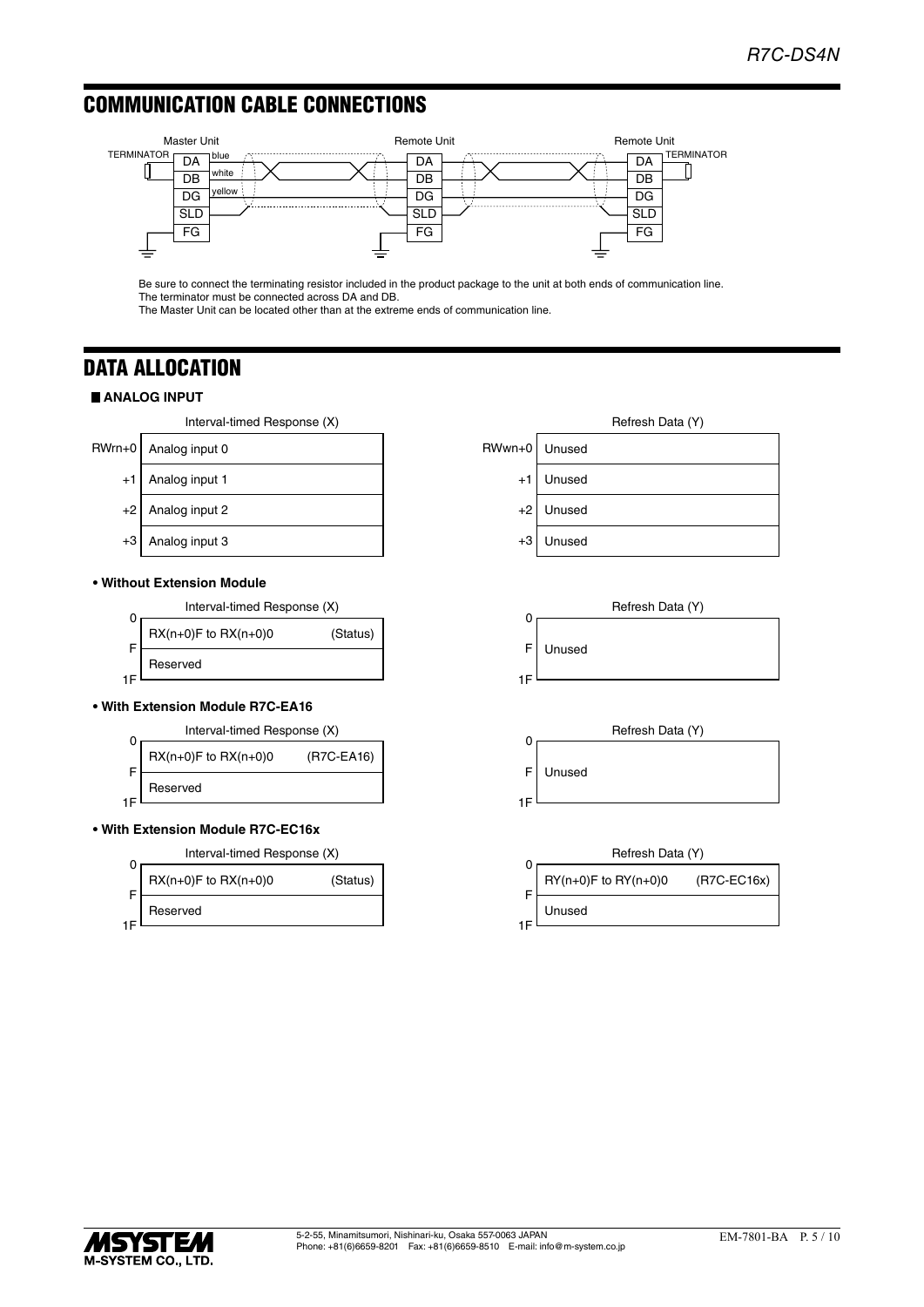# I/O DATA DESCRIPTIONS

### ■ **ANALOG INPUT**



Negative values represented in 2's complements

### ■ **DISCRETE I/O**



#### ■ **STATUS**

Analog input module without extension module can show input status of each channel.



# WIRING INSTRUCTIONS

#### ■ **SCREW TERMINAL**

Torque: 0.5 N·m

#### ■ **SOLDERLESS TERMINAL**

Refer to the drawing below for recommended ring tongue terminal size. Spade tongue type is also applicable. Applicable wire size: 0.25 to 1.65 mm<sup>2</sup> (AWG 22 to 16) Recommended manufacturer: Japan Solderless Terminal MFG. Co., Ltd, Nichifu Co., Ltd



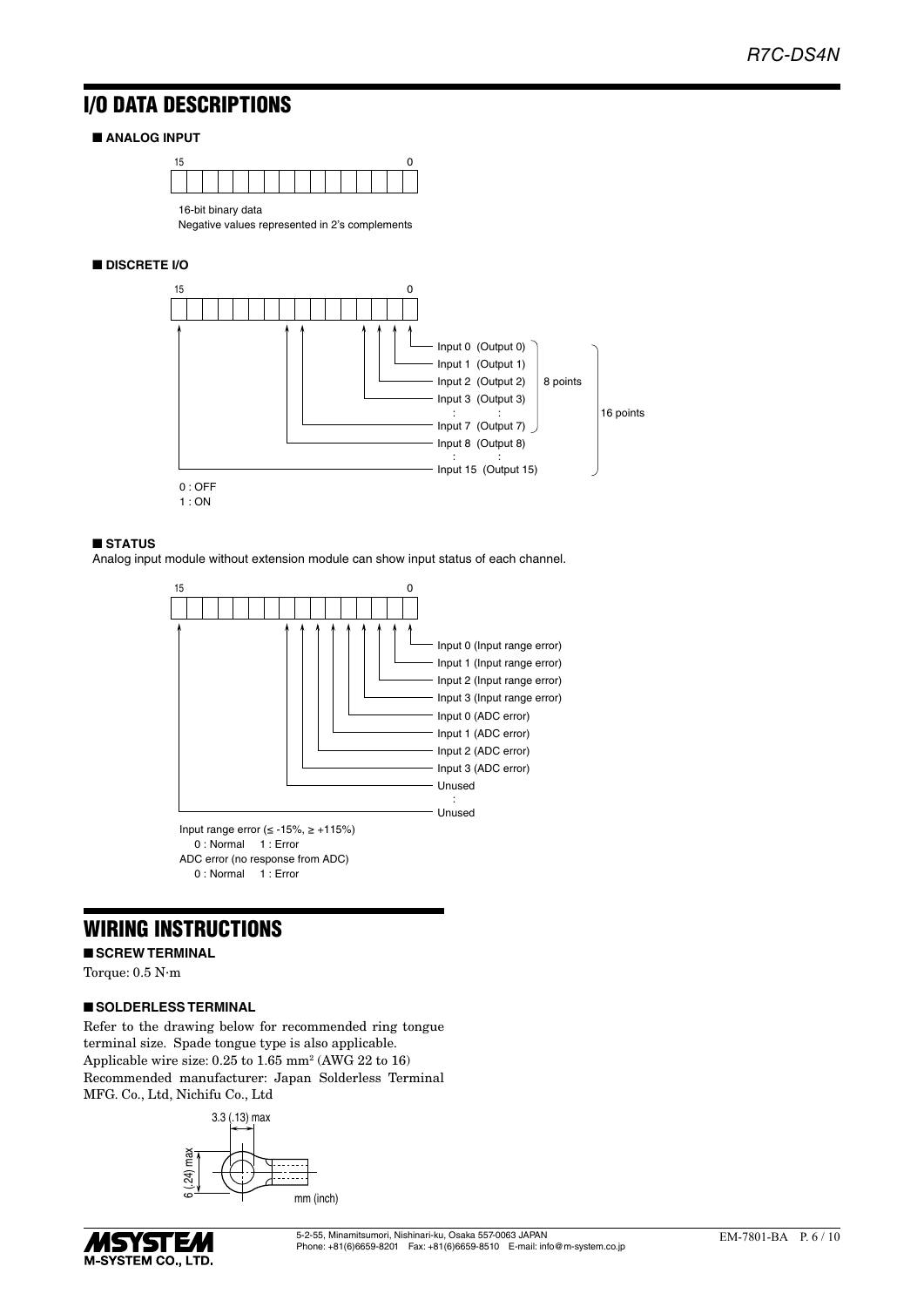# CONFORMITY WITH CE MARKING

### ■ **CE MARKING**

CE marking requires to integrate safety regulations existed in each country in EU territory and to secure smooth distribution of products of which safety is guaranteed. It is mandatory by law that products distributed and sold in EU territory to have CE mark which shows that the product conforms with the requirements of EU Directive. Each EU Directive describes the scope of apparatuses to which that EU Directive is applied. M-System's R7C must conform with EMC Directive.

Each Directive states only basic requirements. In order to mark the CE on an assembled machinery equipment, its manufacturer needs to check the overall conformity with Directives applicable to it.

### ■ **WARNINGS AND CAUTIONS WHEN INSTALLING THE R7C**

The R7C needs to be installed in a control panel. This is effective not only to ensure general safety but also to contain noise emissions by the R7C inside the control panel. We conduct a series of testing to see that the product conforms to EMC Directive while it is installed in the control panel.

Warning and cautions when installing R7C are stated below.

- Use control panels with an internal panel plate, both made of metal, when installing the R7C.
- Make sure to adequately ground the control panel and the internal panel plate with a thick cable to maintain low impedance at high frequency.
- Use shielded cables for the signals taken out of the control panel.
- Choose a thick and short cable to ground the FG terminal of the R7C module to the internal panel plate of the control panel. Note: If electromagnetic radiation disturbance increases by grounding the FG terminal, remove the grounding.
- When painting the internal plate of the control panel, apply masking to expose metal surface to secure conductivity at the sections where the following parts are attached:
	- Bolts attaching the internal panel to the control panel
	- Ground for the FG of the R7C module
	- Earth clamp on the shielded cable
- Noise emissions inside the control panel might leak through its openings. Design them as small as possible. Recommended diameter is 10 cm or less.

#### **Supplement:**

Additional measures may be taken depending upon actual installation sites. These points of cautions are illustrated in the next page.

- Prevent noise leakage by wrapping cables using shield covers, shield tubes and flexible conduits etc. if noise leaks through the cable outlet.
- Use an electromagnetic shield gasket and block up the gap between the control panel cabinet and its cover, if noise leaks through it.
- Connecting the internal panel plate and the cover of the control panel to the main cabinet using an earth strap may be effective to strengthen the grounding.
- Electromagnetically shielded control panel cabinet is effective for shielding.

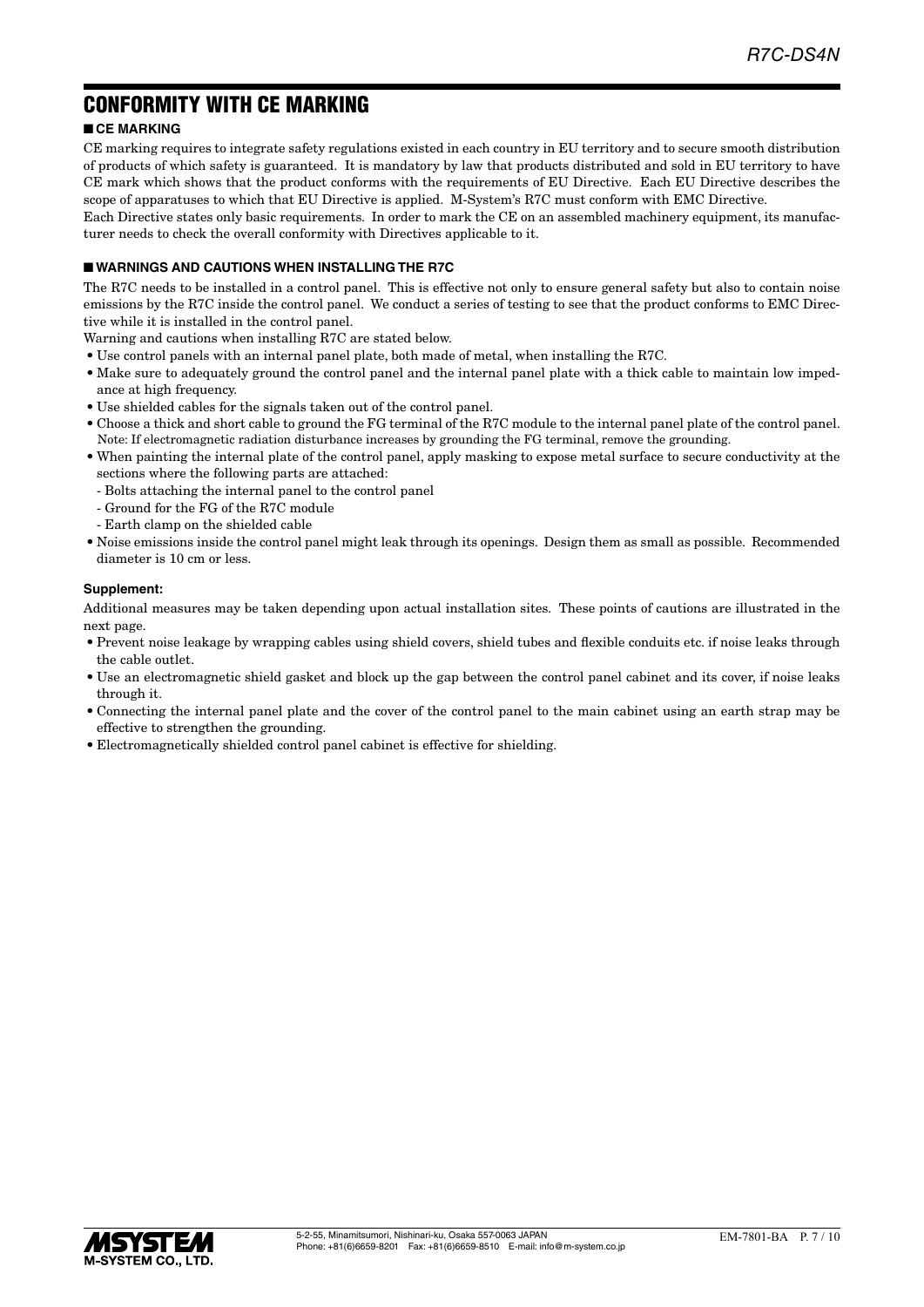**• Points of cautions applicable when installing the R7C Series**



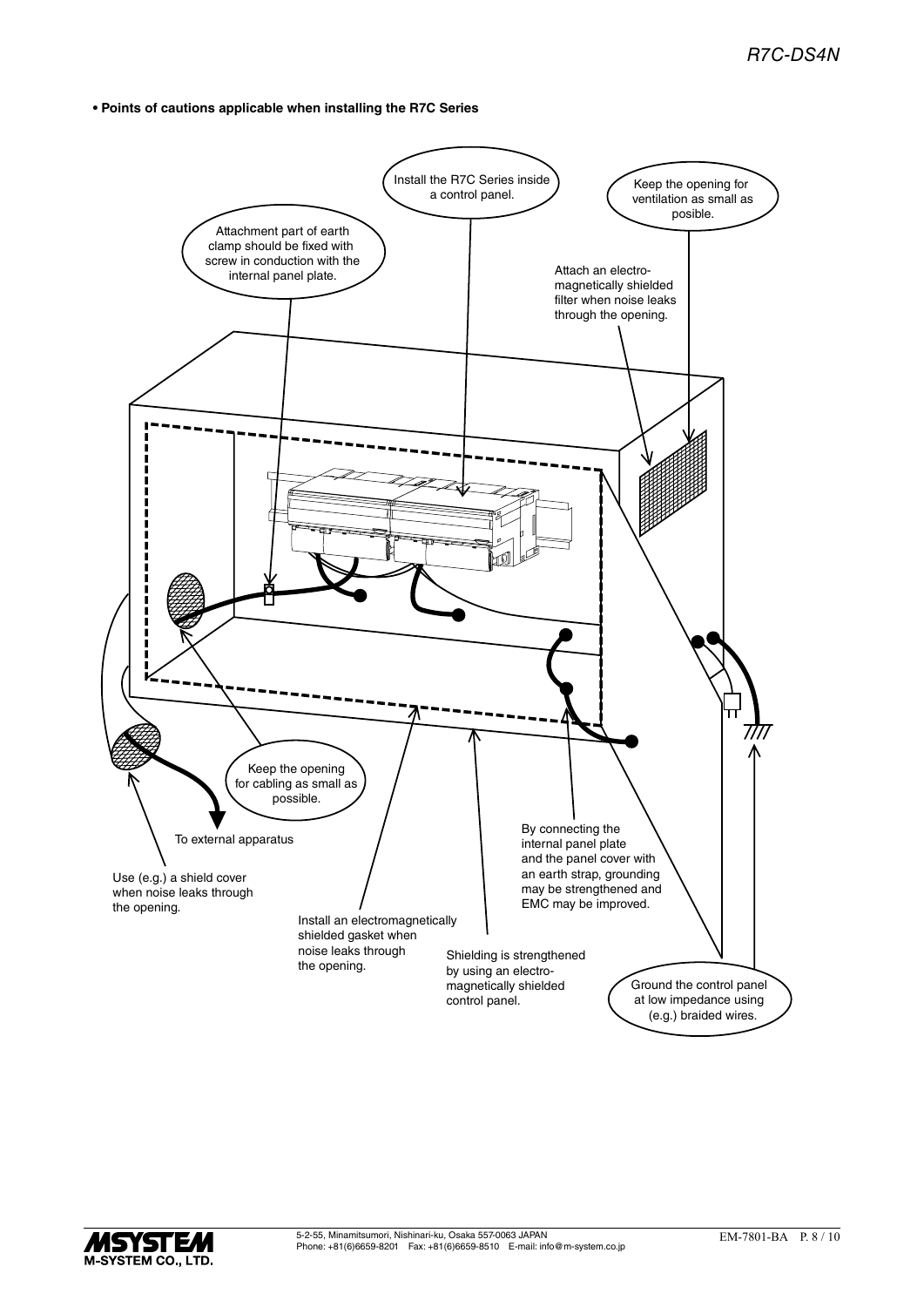#### ■ **WARNINGS AND CAUTIONS WHEN LAYING CABLES**

Signal cables connected to the R7C contain high-frequency components. Since these cables has the same effect as an antenna, they emit these high-frequency components to the external space as noise or overlaps noise from the external space on themselves.

Cables with shielding should be used for the signal line due to the above reason.

EMC conformance test is conducted in the condition that shielded cables and earth clamps are used with the R7C.

- Warning and cautions when laying cables are stated below. These points of cautions are illustrated in the next page.
- Use shielded cables for those signal cables installed out of the control panel and for thermocouple and RTD extension wires.
- All the network cables connected to R7C should be shielded.
- Use exclusively designed cables for the CC-Link.
- Expose the shield at a part of the cable cover, clip it with an earth clamp, and ground it to the internal panel of the control panel. A drain wire connected to the panel in a pig-tail form cannot maintain low impedance against high-frequency noise, thus grounding (noise shielding) in this form will not be effective.

#### **Supplement:**

Additional measures may be taken depending upon actual installation sites. These points of cautions are illustrated in the next page.

- Keep cables as short as possible. It prevents noise emissions from the cables and noise overlapping to the cables.
- Attach a ferrite core to reduce noise impact to the signal cables susceptible to the noise. Ferrite core can be attached close to the cable outlet of the control panel or close to the I/O terminal or connector, whichever is more effective. Also, the impact might be reduced by winding the cable around the ferrite core for extra turns or attaching multiple ferrite cores.
- Keep cables which are easily affected by noise away from those which can be a noise source.



In the following are examples of effective ways to lay cables separately:

- Keeping physical distance (farther than 20 cm from motor drive cables, farther than 10 cm for other groups).
- Dividing off by a grounded metal plate
- Grouping into separate grounded metal pipes or cable shields.

Wires on each side of a filter should not be too close to each other. Noise could ride onto the other side of cable. Extra attention needs to be paid at the following parts.

- Noise filter that is enclosed in power cables.
- Ferrite core that is attached to signal cables.
- Noise limiting circuit (surge quenching circuit, transient absorber circuit, etc.) that is enclosed in signal cables.